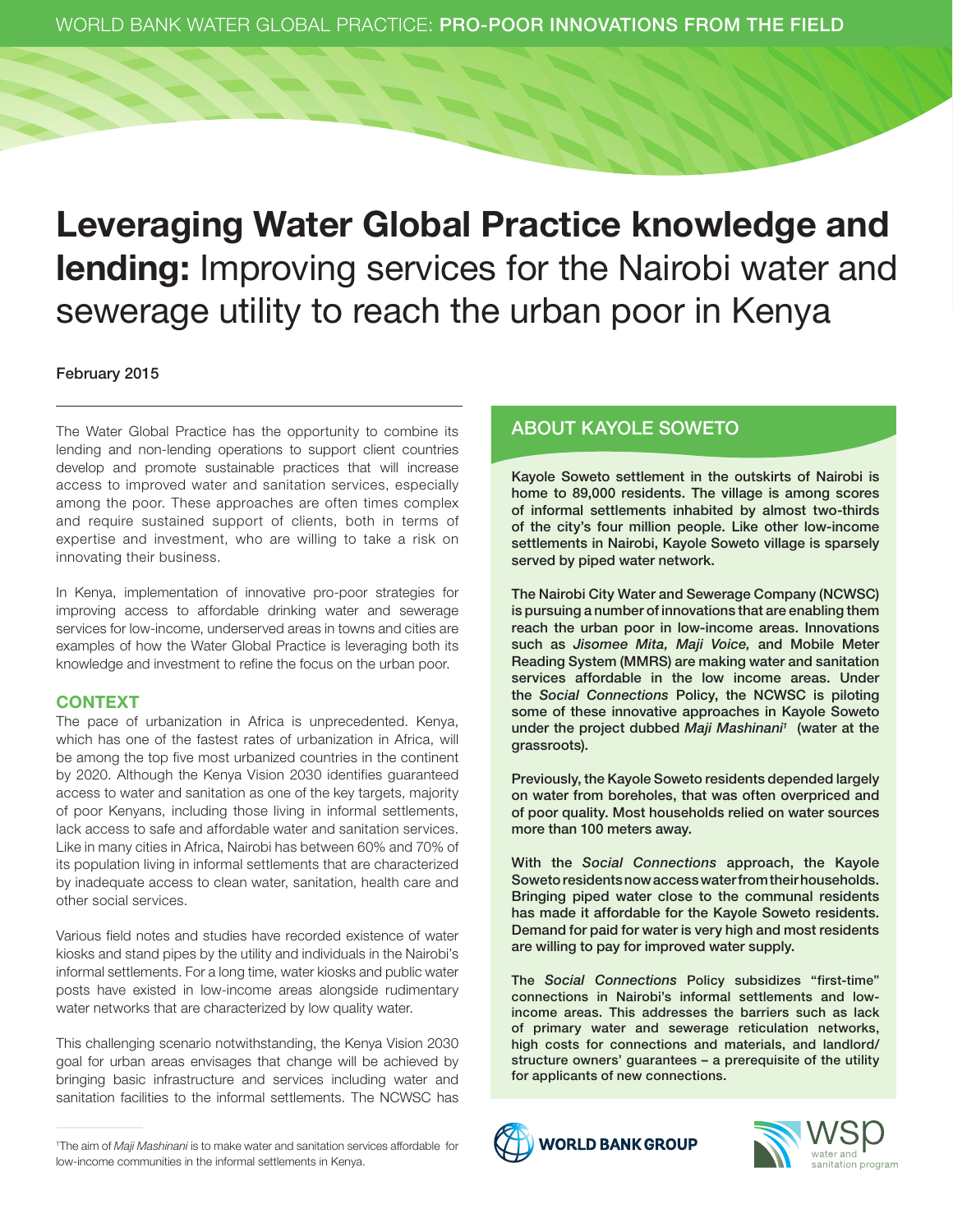recently increased its efforts to improve services in the informal settlements, and in doing so, it recognizes the importance of partnerships with other players in the informal settlements. As a partner dedicated to supporting the poor in obtaining access to affordable, safe and sustainable water and sanitation services, the World Bank has extended its support to the Government of Kenya to accelerate the rate of change in the water and sanitation sector in the urban areas, particularly in the informal settlements, as is envisaged in the Kenya Vision 2030.

The World Bank and the French Development Agency (AFD) cofinanced the development of the Nairobi Water Supply Master Plan that details strategies to meet universal water supply targets for Nairobi and 13 satellite towns by 2035. The Master Plan identifies new water sources for Nairobi and adjoining districts. In addition, a joint effort between the NCWSC and the Athi Water Services Board (AWSB) with the support of the Water and Sanitation Program resulted in the development of the *'Strategic Guidelines for Improving Water and Sanitation Services in Nairobi's Informal Settlements'*. The guidelines set out the guiding principles for affordable and reliable water supply and sanitation services, focusing on community participation, partnerships with key actors, and adopting suitable technical, management and financial solutions.

The NCWSC has taken great steps to get rid of water vending cartels who dominated water supply in the informal settlements often supplying poor quality and overpriced water. Through its many innovative approaches, the NCWSC is supplying high quality and affordable water services to many of the previously underserved low-income earners.

Delivering reliable water and sanitation services to fast-growing cities in Kenya such as Nairobi and Mombasa will enhance the competitiveness of the cities and ensure that they can serve as engines of growth for the economy. More important is the impact that improved services will have on the poor residents of the city, who will receive access to water close to where they live and therefore save time and money for other activities, in addition to obtaining health benefits. This is making a significant contribution to poverty reduction and an increase in shared prosperity.

#### Refining Focus on the Urban Poor: the Financing AND THE PLANNING

Like in many countries in Africa, Kenya's water and sanitation sector is constrained by inadequate financial resources such that it is very difficult to sustain the current service levels, let alone to improve water and sanitation services and expand them to the underserved areas. With as little as over 1% of Kenya's national public expenditure allocated to the water and sanitation sector, the water utilities in the country have to be creative in order to supply quality water and sanitation services to all (regardless of whether they live in formal or informal settlements) as stipulated in the Constitution of Kenya 2010 under the Bill of Rights.

Cognizant of the above fact, the World Bank's Water Global Practice is facilitating multiple financing mechanisms aimed at supporting efforts to supply improved and affordable water and sewerage services

to the urban poor in Kenya's towns and cities. Kenya's IDA-funded (US\$450 million) Water and Sanitation Services Improvement Project (WASSIP) seeks to increase access to water and sanitation services especially in areas covered by the Athi, Coast and Lake Victoria North Water Services Boards. These include Nairobi and Mombasa cities, and fast expanding towns, which are experiencing high demand for water, sanitation and other services due to Kenya's rapid urbanization. In early 2012, under the Kenya Informal Settlements Improvement Project (KISIP), the Kenya government received US\$100 million credit from IDA to extend water infrastructure to informal settlements and other underserved areas often populated by low-income and marginalized communities. One of KISIP's project development objectives is provision of infrastructure in various urban parts of the country classified as low-income areas. Through collaboration with the Water Global Practice, the Urban Practice, under which KISIP is implemented, was able to develop synergy with WASSIP.

This innovative approach combines a *Social Connections* approach with Output Based Aid (OBA), provided through the Global Partnership on Output-Based Aid (GPOBA), to enable low-income households to access subsidized micro-loans and stagger payments for water consumed. For Nairobi's informal settlements, the performance risks are taken by the Nairobi City Water and Sewerage Company (NCWSC) that will be eligible for a partial OBA subsidy of about 50% on delivery of outputs to refinance a part of the loan and keep the debt repayment affordable for poor households. Under a pilot project which is about to be completed in Kayole Soweto, one of the sprawling informal settlements in Nairobi with a population of 89,000, the Water and Sanitation Program is facilitating a *Social Connections* program, through which the Nairobi City Water and Sewerage Company receives a 50% subsidy from the GPOBA if they complete connections within the stipulated period. Under the Kayole Soweto program, the Athi Water Services Board is the recipient of a sector investment loan from the World Bank. They are also the oversight authority that has issued a Service Provision Agreement (SPA) to NCWSC, the implementing partner which ensures sustainability through institutionalization of the innovative approaches.

This innovative financing arrangement offers two distinct potential benefits to the urban water sector in Kenya (1) it leverages resources, and, (2) contributes to sustainability and effective use of resources.



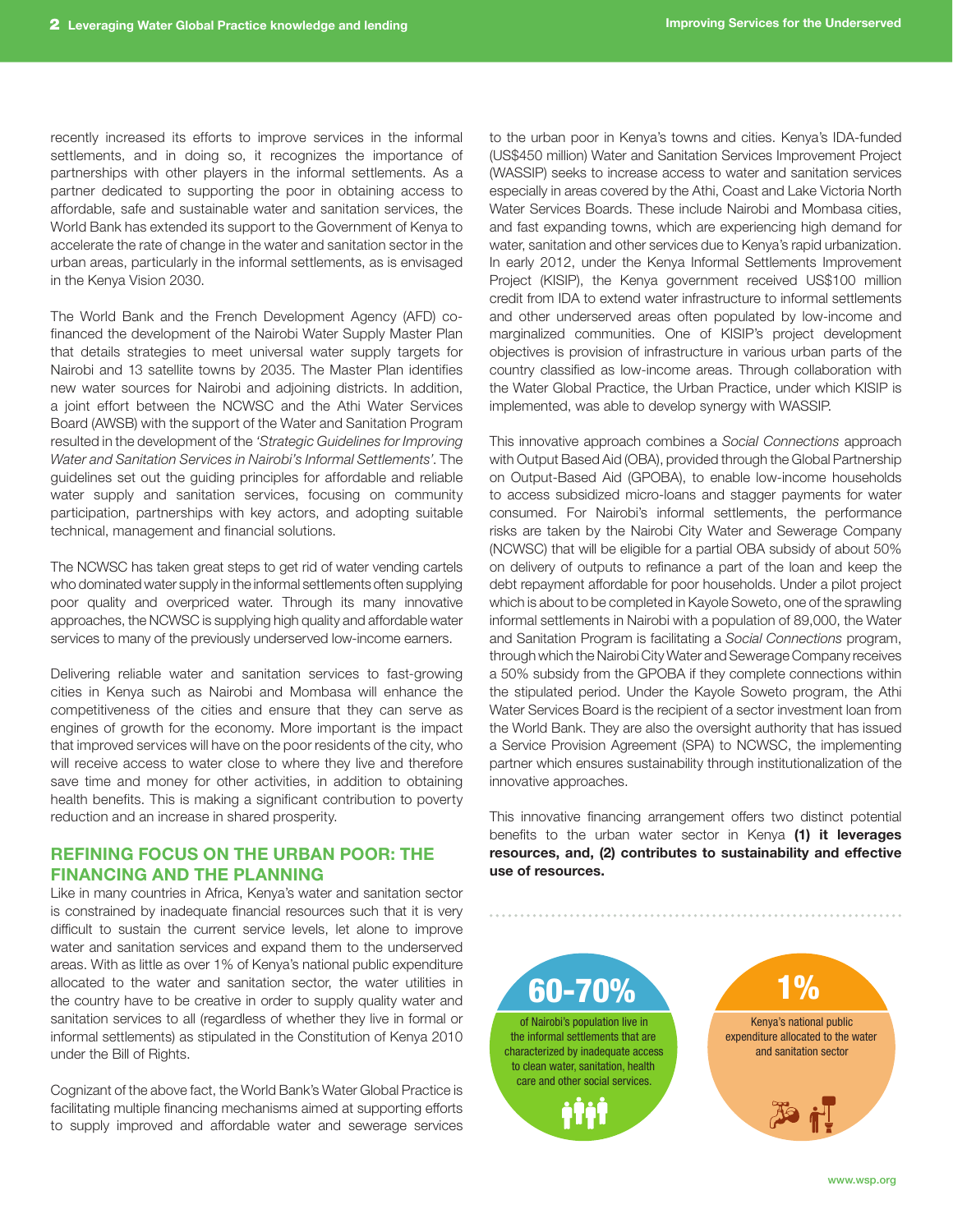#### REFINING FOCUS ON THE URBAN POOR: THE KNOWLEDGE INNOVATIONS

The Water Global Practice's ultimate goal is to use the knowledge from what we learn through interventions on the ground to support results on a much larger scale through World Bank's investments. In Africa, the Water Global Practice is combining its lending and technical assistance operations to support client countries develop and promote sustainable practices that will increase access to water and sanitation services and hygiene promotion for all, especially among the poor. This is done mainly through supporting country dialogue on institutional reforms and capacity building; providing upstream reform efforts which may provide the right enabling environment; making use of investments that can finance reforms; and provision of longterm support to ensure scale up and sustainability of initiatives and investments. All these approaches develop new knowledge for the water and sanitation sector.

In Kenya, *Maji Mashinani* introduces several innovations that can be scaled up to improve delivery of water and sanitation services in informal settlements and low-income areas countrywide. These innovations include:

A *Social Connections* policy approach: This champions the right of access to affordable water services on a non-discriminatory basis, especially for disadvantaged or marginalized groups. A corporate policy to extend services to low-income settlements in Nairobi through *Social Connections* has been approved by the Board of NCWSC. So far, 25 kilometers of the water network have been installed within Kayole Soweto village. A policy approach ensures scalability of the *Social Connections* concept.

A financing and micro-credit scheme: This makes water and sanitation services affordable to low-income households through access to subsidized micro-loans and staggered payment of consumption bills. The program enables low-income households to come together to borrow the money needed for the initial cost of installing a metered stand pipe within their residential compound. Low-income households can borrow small amounts of money to offset the initial costs of getting a water connection and, through a flexible payment scheme, repay the loans together with the monthly water bill over an agreed period. This scheme is designed to suit the fluctuating incomes of self-employed and informal sector earners. The loans are processed through K-Rep Bank, a local micro-finance bank, from which 50 percent is repaid through an output subsidy from the Global Partnership on Outputbased Aid (GPOBA).

Jisomee Mita<sup>2</sup>: An ICT platform that enables water consumers to use a mobile phone to send their own water meter readings, query and receive current water bills, then pay using mobile money. *Jisomee Mita* is a newly-introduced service that allows the customer to access their own water meter, check the readings and send the readings by phone to the water service provider. On receiving the readings, the service provider computes the water consumed based on the readings, and sends the customer a response on phone indicating the water bill to be paid. The customer is also notified of the status of outstanding micro-loan. Payments for both the water bill and micro-loan servicing can be made to the water company on phone using MPESA and other mobile money facilities. *Jisomee Mita* provides the option for prepayment without having to invest in additional prepayment infrastructure including chain-supply mechanisms of payment tokens.



2 *Jisomee Mita:* Innovative self-meter reading, billing and mobile money payment system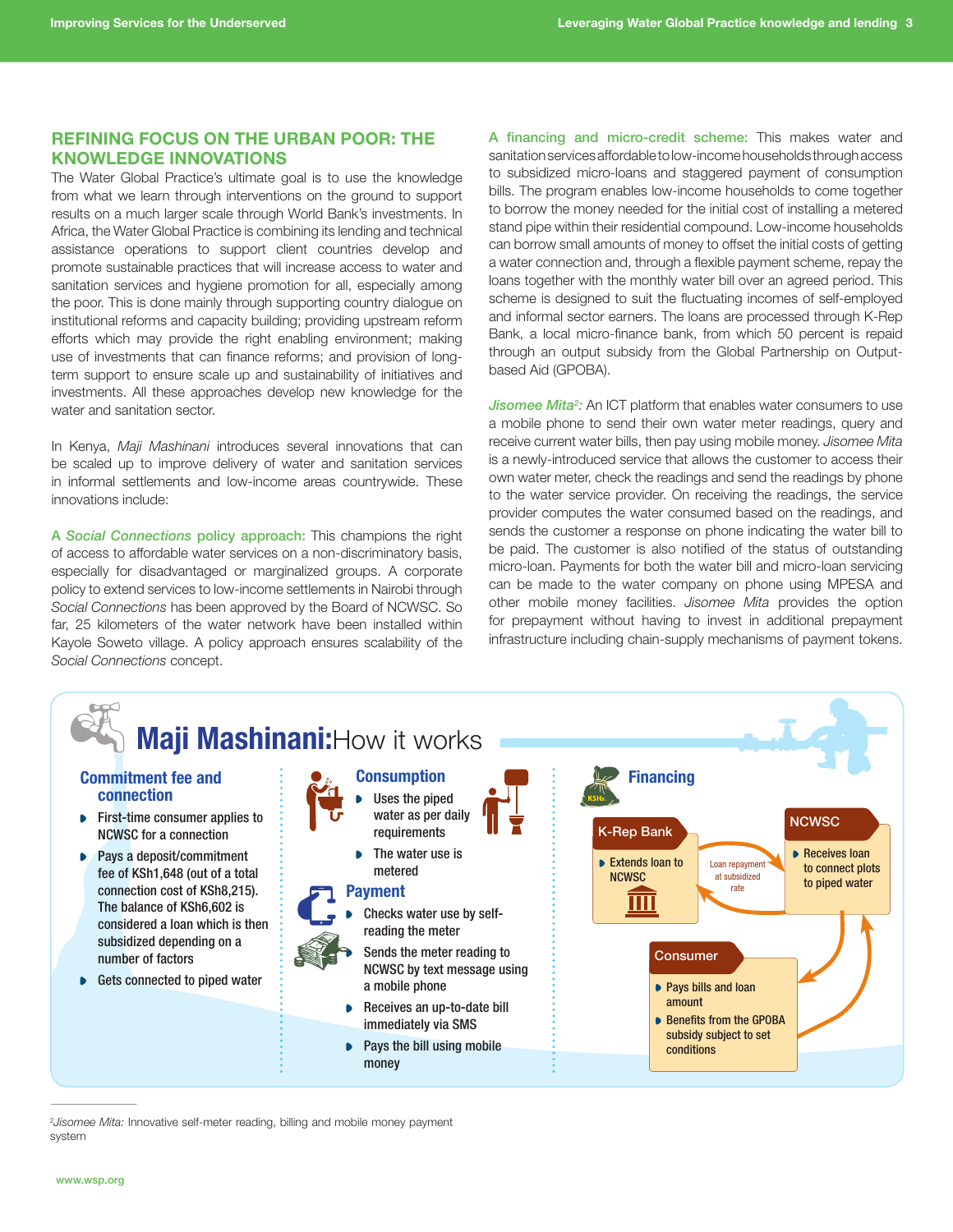Currently, some Kayole Soweto residents are opting to use this facility to fast-track loan repayments. The team is exploring the customer interest in further uptake of this facility in Kayole Soweto.

The Water Global Practice's challenge is to scale up successful approaches, continue targeted learning efforts, and support reforms that ensure the adoption of sustainable investments in the sector that help people rise from poverty. Through the Water and Sanitation Program, the Water Global Practice is supporting various advances made within the water and sanitation sector over the last three decades. The Water Global Practice will continue to share lessons and best practices across the Bank to strengthen synergies with other World Bank's Global Practices.

#### How it is done in Kayole Soweto

Two IDA-funded projects, the Water and Sanitation Service Improvement Project (WASSIP) and Kenya Informal Settlements Improvement Project (KISIP), are supporting Athi Water Services Board and the NCWSC in providing access to water and sanitation to around 2,200 low-income condominia of households in Kayole Soweto. The water network has been completed and the sewer network is currently being constructed. Once the infrastructure is installed, the challenge for connecting households remains. In Kayole Soweto, customers can afford water and sewerage connections thanks to a micro-credit offered through NCWSC with technical assistance provided by WSP. In addition, Kayole Soweto residents are now reading their water meters by themselves and paying for their water bills through *Jisomee Mita* platform, which comprises innovative Information, Communication and Technology (ICT) tools that were developed through the support of WSP. Using their mobile phones, the Kayole Soweto residents are sending their own water meter reading queries upon which they receive their current water bills and pay for them using Safaricom's MPESA mobile money, thereby taking more control over making payments when money is available.

#### It takes more than just connecting water pipes and building toilets

Although the Soweto residents are willing to pay for improved water and sewerage services, the connection costs are prohibitive for most households. For example, the average cost of getting piped water connection from NCWSC is pegged at KSh8,215.00 (about US\$100) to cater for non-refundable fee, deposit for meter installation, piping and fittings, while the average household monthly income is about US\$150 (KSh12,000), shared among several other livelihood priorities.

In Kayole Soweto informal settlement, demand for paid for water is very high. The residents previously depended largely on water from boreholes and in times of short supply, vendors hawked water fetched from the neighboring estates at KSh15-20 (US\$ 0.17-0.22) per 20 liter jerrican. This cost translates to between KSh100-250 (US\$ 1.12- 2.80) per m<sup>3</sup>, yet the lowest tariff bracket from Nairobi City Water and Sewerage Company (NCWSC) is KSh 18.70 (US\$ 0.21) for 0-10m<sup>3</sup>. Water soldthrough piped household connections is more accessible and is always cheaper and safer than that sold at these point sources.



Kayole residents previously depended largely on water from boreholes and in times of short supply, vendors hawked water fetched from the neighboring estates at a cost of KSh 100-250 (US\$ 1.12-2.80) per m<sup>3</sup>.

Nairobi City Water and Sewerage Company (NCWSC) cost of water is KSh 18.70  $(US$ 0.21)$  for 0-10 $m^3$ . This is 10 times cheaper





Under WASSIP, the Nairobi City Water and Sewerage Company has introduced a program to improve access to clean and safe water, and sewerage services to households in Nairobi City's informal settlements and low income areas. The program known as *Maji Mashinani* (water at the grassroots) is being implemented by NCWSC in collaboration with the Athi Water Services Board. Partners include the World Bank's Water and Sanitation Program, and the K-Rep Bank. *Maji Mashinani* is currently being implemented in Kayole Soweto where the aim is to increase access to clean drinking water and sewerage services to about 89,000 residents (almost 22,000 households) who were previously underserved.

#### Working together for greater impact

NCWSC's *Maji Mashinani* provides a platform that demonstrates the potential of leveraging IDA funds to attract additional financing from other players, such as the World Bank Trust Funds and commercial financiers.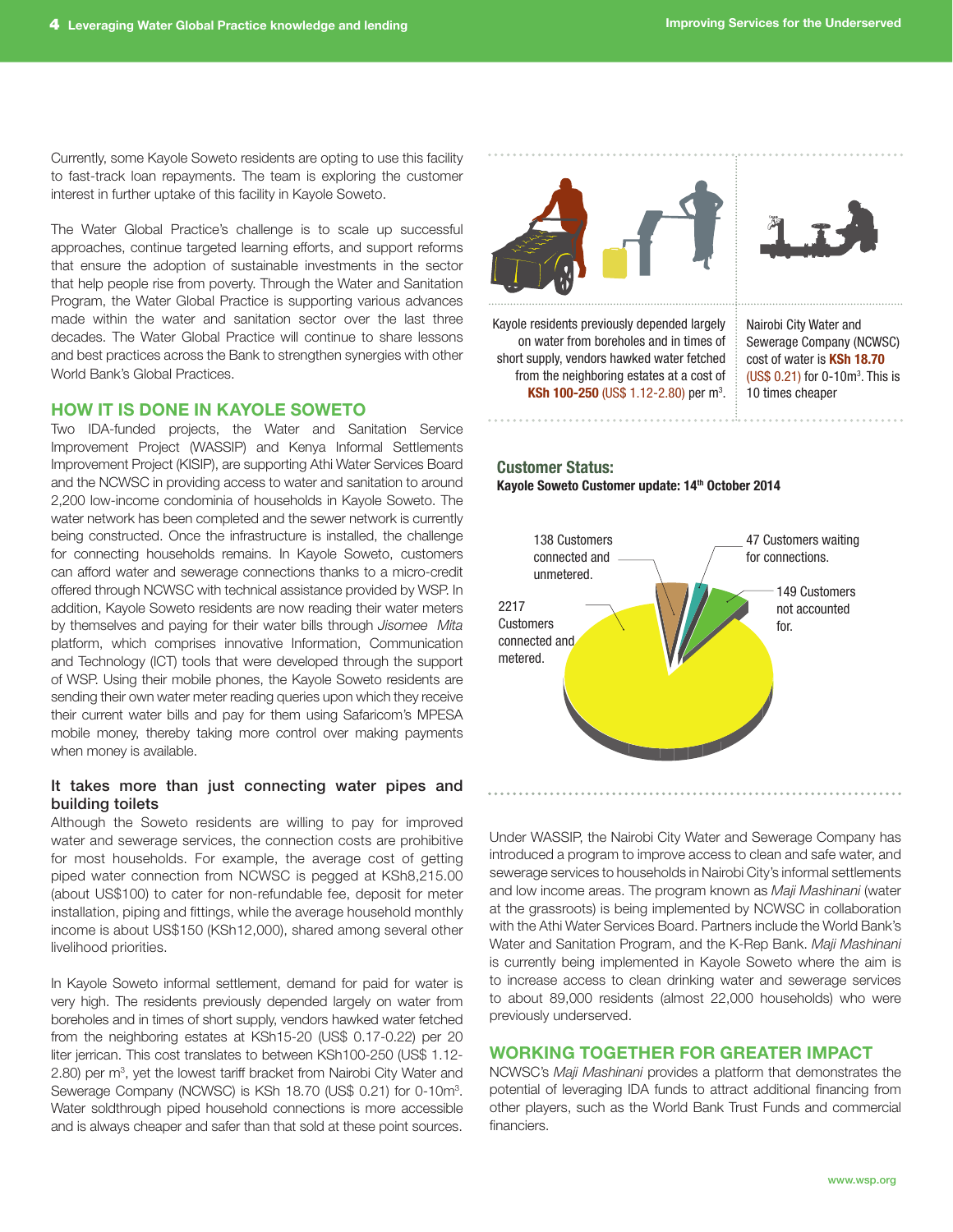International Development Association (IDA): Through a concessional lending, IDA is supporting Kenya's *Maji Mashinani*  project through some of the proceeds of the US\$450 million Water and Sanitation Services Improvement Project (WASSIP), and the US\$100 million Kenya Informal Settlements Improvement Project (KISIP).

Water and Sanitation Services Improvement Project (WASSIP): Through parts of the US\$450 million IDA funding, WASSIP is contributing to interventions that are aimed at increasing access to water and sanitation services in Nairobi and Mombasa cities, and fast expanding towns which are experiencing high demand for water, sanitation and other services due to Kenya's rapid urbanization.

Kenya Informal Settlements Improvement Project (KISIP): Through a US\$100 million IDA funding, KISIP is pursuing one of its project development objectives that seeks to provide infrastructure in various urban parts of Kenya that are classified as low-income areas. Through collaboration with the Water Global Practice, the Urban Practice, under which KISIP is implemented, KISIP was able to develop synergy with WASSIP. In close collaboration with WASSIP and *Maji Mashinani,* KISIP has provided funding for sewer construction in Nairobi (Kayole Soweto), Eldoret (Maili Nne, Munyaka, Kimumu, Kamukunji, Huruma, Kijiji, Silas), as well as in Malindi (Kibokoni, Muyeye).

World Bank Water and Sanitation Program: WSP is supporting innovations in scaling up access to water supply and sanitation services for the urban poor in Kenya. WSP is providing technical assistance to the project, by sharpening focus on reaching the urban poor, and also supporting leveraging of additional financing from the domestic private sector and from GPOBA (US\$4 million) to facilitate household connections in underserved areas.

World Bank Global Partnership on Output-based Aid (GPOBA): Upon connection to the piped water network, the beneficiaries are entitled to a 50 percent rebate through an output subsidy from GPOBA.

Nairobi City Water and Sewerage Company (NCWSC): the implementing partner which ensures sustainability through institutionalization of the innovative approaches.

Athi Water Services Board (AWSB): the recipient of a sector investment loan from the World Bank. AWSB is also the oversight authority that has issued a Service Provision Agreement (SPA) to NCWSC. The Athi Water Services Board, through the Kenya Informal Settlements Improvement Project (KISIP), is installing sewerage reticulation to low-income areas, including Kayole Soweto. Implementation of 31 kilometers of primary and secondary sewerage networks in Kayole Soweto settlement is estimated to cost Ksh209 million.

Water Services Regulatory Board (WASREB): The role of WASREB, according to the Water Act of 2002, is to establish guidelines for tariff setting by Water Service Providers (WSPs), in this case NCWSC. Under these guidelines, NCWSC is required to accommodate cross-subsidization in its tariff. By validating the lower domestic charge of KSh 18.71 for the lower domestic consumption block 0-6m3 , WASREB ensures that such a tariff is not only used as an economic instrument, but also a tool to enhance social equity. Under the *Social Connections* approach used in Kayole Soweto, NCWSC consulted with WASREB to ensure that the *Social Connections* fee was allowable as per the tariffs structure.

K-Rep Bank: K-Rep bank is a medium-sized, fully licensed commercial and micro-finance bank serving the urban and rural poor in Kenya, as well as financing their small-to-medium business enterprises. For the Kayole Soweto project, the *Social Connection* cost is being financed through a loan arrangement with K-Rep Bank working with the Global Partnership on Output-Based Aid (GPOBA) to provide subsidies.

Kayole Soweto Community and its leaders: The NCWSC uses the settlement leadership to mobilize the community to ensure ownership and peer-to-peer policing. This overcomes the mistrust that low-income settlements residents have of authorities due to neglect of several decades.

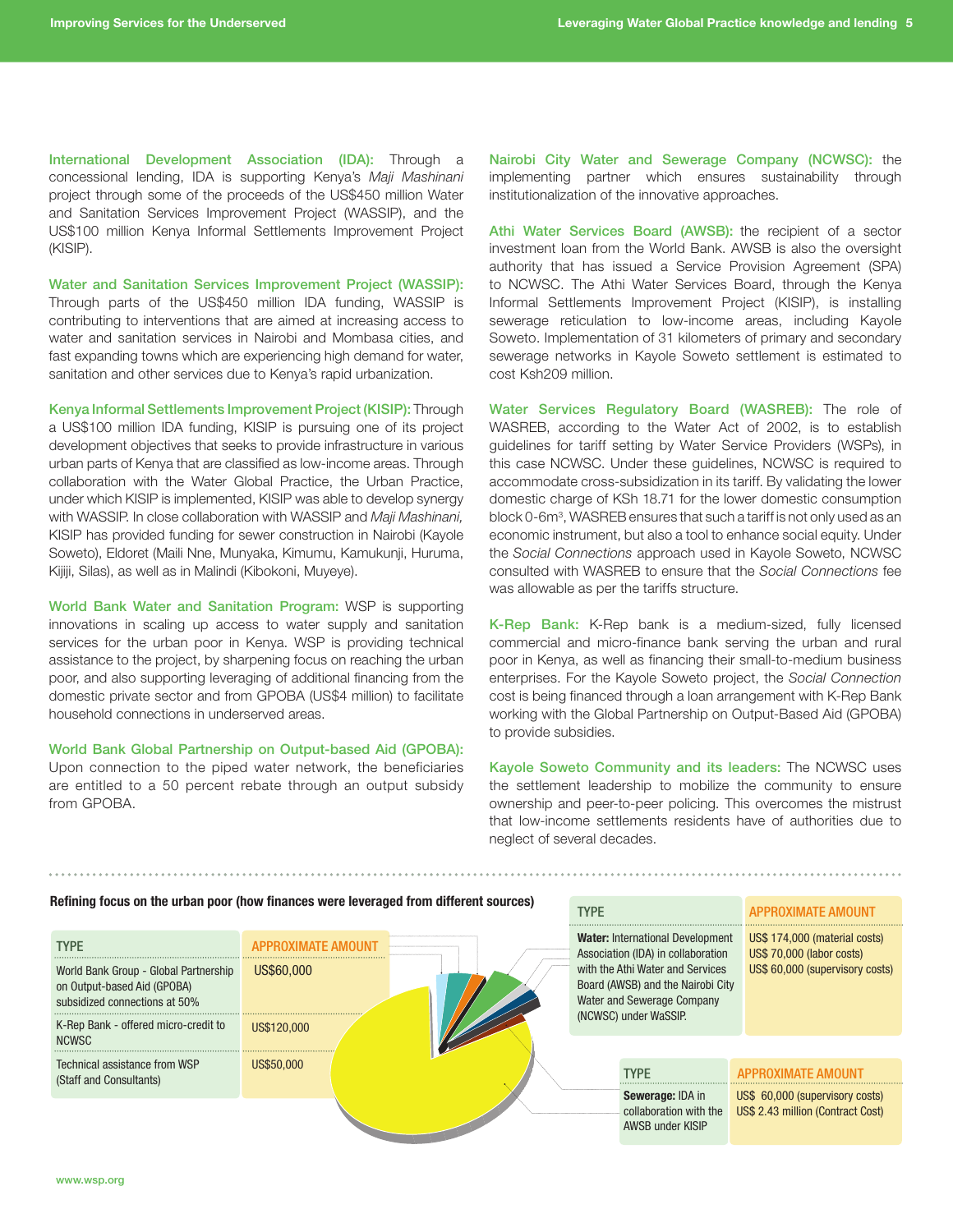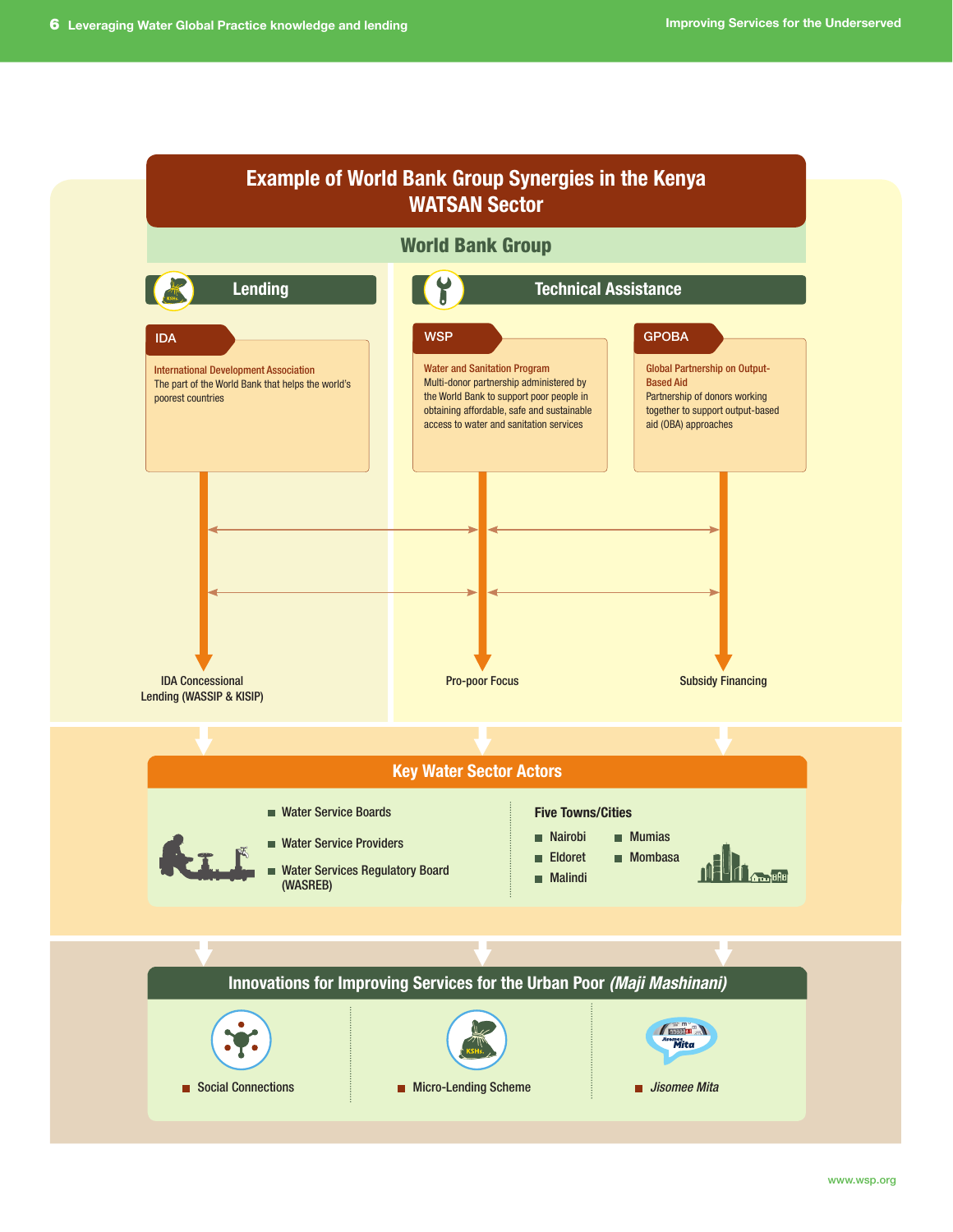Safaricom: Billing and payment for water in Kayole Soweto is done through mobile money (MPESA), a service provided by Safaricom who are a mobile service provider in Kenya. Safaricom has zerorated Short Message Service (SMS) charges for the over 2,200 water connections on the side of the Kayole Soweto residents. The Kayole Soweto customers do not pay for the SMS but NCWSC pays 80 cents (US\$ 0.009) for the response SMS.

JamboPay: This is the electronic payment service provider who provides an e-payment platform through which the Kayole Soweto residents pay for their water bills using Safaricom's mobile money (MPESA) under the *Social Connections* approach.

#### **REFLECTIONS**

Access to safe water and sanitation in peri-urban informal settlements remains a big challenge because of land tenure disputes, lack of land use planning, technology and financial issues. Meeting the water supply demand and basic sanitation needs for millions of un-served and underserved Kenyans will require a combination of political commitment, engagement of the planning authorities, substantial increase in investments, innovative solutions and business models. The *Social Connections* approach has now made it affordable for Kayole Soweto residents to tap piped water from the network to communal residences and is working to scale up the initiative in several other settlements in the cities of Nairobi, Mombasa, Malindi, Eldoret and Mumias.

Though informal in terms of housing, water, and infrastructure, there are less tenure challenges in Kayole Soweto because it is regularized and more or less planned. Land tenure issues have been resolved to the stage where public land, way leaves, roads, and plots allocation have been finalized. Kayole Soweto sits on a planned land area, hence it provides an excellent ground for mass formal solutions such as reticulated sewer and water on a demand-driven and affordability basis. Way leaves are available and this provides space for construction of reticulated water and sewerage network. Sewer construction may be expensive for the Kayole Soweto residents, but we make it affordable by providing them a micro-credit which enables them to pay back over a longer period of time. NCWSC is incentivized to work in informal settlements through World Bank's subsidies/grants.

Current financial performance from Kayole Soweto reveals that the project is progressing well towards recovering its cost. Current collection efficiency has doubled to 102% from 52% since the adoption of the self-meter reading system-*Jisomee Mita* in June 2014. Consumers are already meeting the monthly loan repayment amount through the *Jisomee Mita* system. Revenue collection is averaging KSh 650,000 (US\$ 7,189.34) per month against average total costs (including the cost of producing water from source to Kayole and specific Kayole project costs) of KSh 730,000 (US\$8,074.18) during the 16 month period reviewed. The revenues are expected to significantly improve and recover cost and investments after the completion of additional water investments to the Nairobi Water Supply under the Water and Sanitation Service Improvement Project (WASSIP), continuous community sensitization and rapid harmonization of data from NCWSC billing system and *Jisomee Mita.* NCWSC has already hired a project accountant and is currently finalizing on recruiting community development assistants as part of the measures aimed at improving financial reporting and increasing uptake to *Jisomee Mita.*



As we wind up work on the Kayole Soweto pilot and gear up for scaling up, more requests are coming in. Currently, it is proposed that Muyeye-Asili in Malindi be regularized and added to the informal settlements that we are working in. In Mombasa, regularization process of informal settlements is on-going in Shauri Yako, Kisumu Ndogo, Mnazi Mmoja, Matopeni and Maweni.

#### KEY TO THE SUCCESS OF THE KAYOLE SOWETO *MAJI MASHINANI* PROJECT: COLLABORATION EXTENDED

The success of this approach would not have been possible without strong leadership and willingness to innovate by NCWSC. The *Maji Mashinani* project has very elaborate and practical outreach strategies in place to ensure the active participation of the Kayole Soweto community in all aspects of the project. The NCWSC and the World Bank have worked very closely with the community engaging a team of Community Development Assistants (CDAs) and Sociologists to sensitize and train the community on the project. The CDAs have been particularly helpful going door-to-door sensitizing the community and helping them with reading the *Jisomee Mita,* placing billing query via their mobile phones, and paying for the water bills via the Safaricom's MPESA mobile money.

In addition, the World Bank's WSP organizes regular field visits to the site during which they engage with the community and answer frequently asked questions regarding the project and its progress. NCWSC has also established a fully functional physical office in Kayole Soweto that is manned by NCWSC's staff to provide a direct link between the customers in Kayole Soweto and the utility.